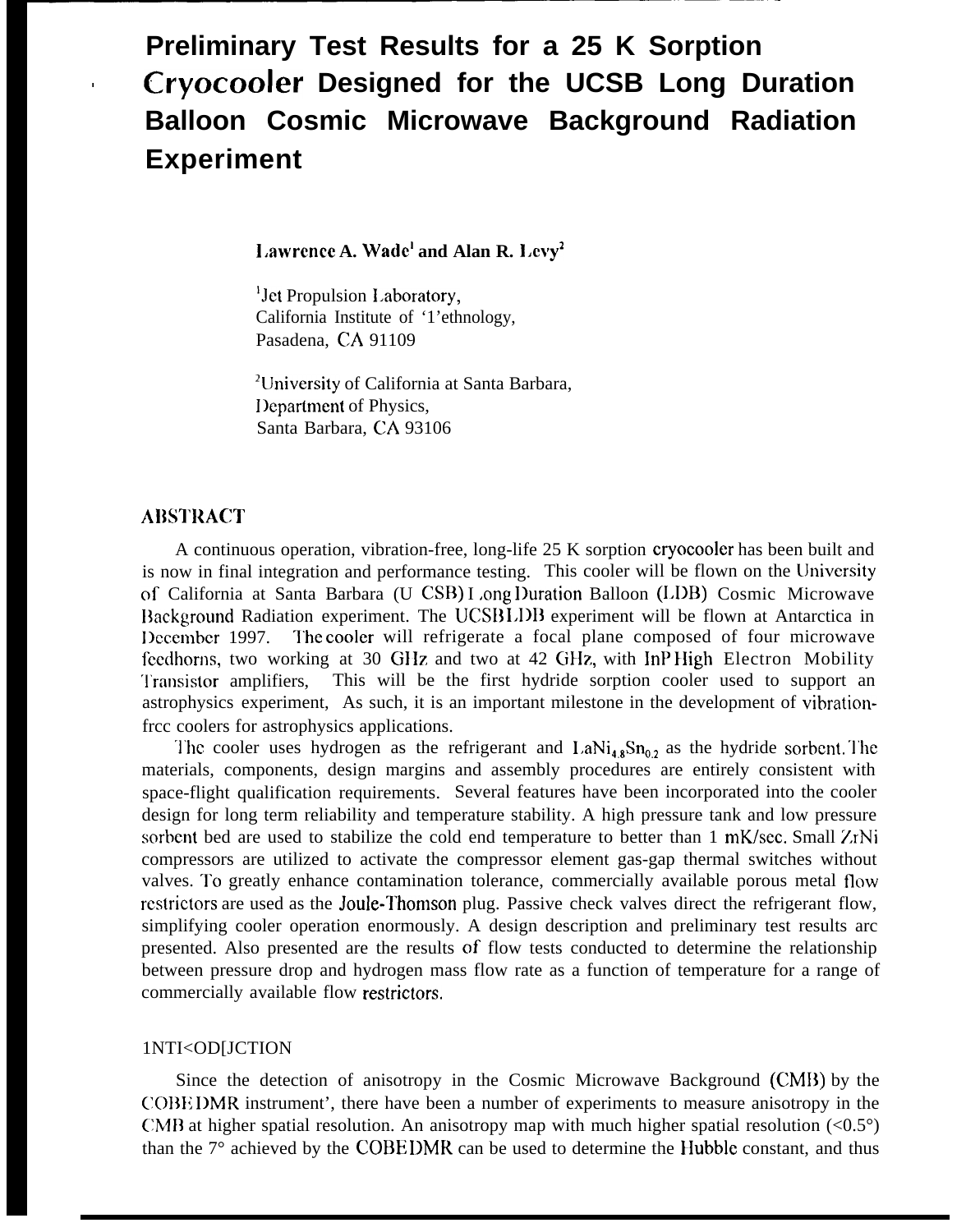the age of the universe, the density of the universe, and the fraction of that density that is made up of baryons. Finally, this information provides a crucial test for theories predicting how structure originated in the universe.

A team at the [University of California at Santa Barbara (UCSB) is now constructing a payload to map the anisotropy of the CMD at the 0.3 degree angular scale. One of the requirements for this experiment to succeed is the use of active cryogenic cooling. '1'hc advantages of hydrogen sorption cooler technology make it the most desirable cryogenic cooler for this experiment and substantially reduces the system mass through elimination of the 500 liter hel ium dcwar that would otherwise be required. '1'bus, a sorption cooler has been constructed and is now being tested in preparation for delivery to UCSB in late 1996. '1-he cooler was designed and assembled to offer reliable, stable, and efficient long term cooling. Presented in this paper is a summary of the design and assembly processes for the LJCSH hydrogen sorption cooler and preliminary test results. included arc rcsuhs from the hydrogen flow tests that were required to design the Joule-Thomson expander used in the cooler cryostat.

# **COSMIC MICROWAVE BACKGROUND EXPERIMENT**

The Cosmic Microwave Background (CMB) is understood to be the remnant of a hot, dense, early phase of the universe when matter and energy were in thermal equilibrium, and its existence and characteristics remain the most convincing evidence for the Big Bang. After the Big hang, the universe expanded and the temperature of matter and radiation decreased. When the mean energy of the photons fell below the ionization energy for hydrogen, free electrons combined with protons to form hydrogen. 'l'his caused matter and radiation to decouple because nculral hydrogen only weakly scatters photons as compared to free electrons. As the universe has continued to expand, the CMB photons have continued to cool. Since the CMB photons have interacted primarily through gravitation since recombination, measurements of the CMB can bc used to probe density fluctuations during recombination as well as gravitational proccsscs since then.

On large angular scales the CMB points to physical conditions right after the Big hang. on smaller angular scales, anisotropy in the CMB is influenced by factors that control the expansion rate of the universe and formation of large scale structure such as the cosmological constant, the matter density, and the existence and nature of dark matter. Measurements of the anisotropy of the CMB will hopefully be able to discriminate between competing theories that predict the primordial mass distribution and help advance understanding of the gravitational collapse that led to galaxy formation.

1,ong I)uration Balloon (I .DB) flights will be able to make two dimensional maps of the sky. uniike normal 8 to 48 hour balloon flights, with substantially reduced atmospheric noise as compared to ground based experiments. Since liquid cryogcns are impractical in a balloon-borne cxpcrimcnt longer than two weeks, a cryogenic cooler will be required to refrigerate i ligh Electron Mobility Transistor (HEMT) receivers. The unique advantages of hydrogen sorption cooler technology will make it the cooler of choice for long duration balloon experiments. h'ot only will the LDB flight give interesting scientific results, but it will also provide valuable experience in the use of sorption cooler technology that will be useful for any mission, balloon bornc or space based, that requires active cooling for cryogenic detectors.

In June 1997 the UCSB LDB payload will test fly in the US, and it will fly in December. 1997 on a zero-pressure balloon in a two week long Antarctic circumpolar trajectory. The experiment will measure the CMB anisotropy with a beam full width at half maximum of about  $0.3$  degrees using an off-axis Gregorian telescope, Two receivers will measure a band centered at 30 GHz and another two will measure a band centered at 42 GHz. Having four antennae willnot oniy allow for observation at more than one frequency, but will aiso give better sky coverage and increase the signal to noise ratio. The signal from the antennae will be fed to  $\pm$ EMT amplifiers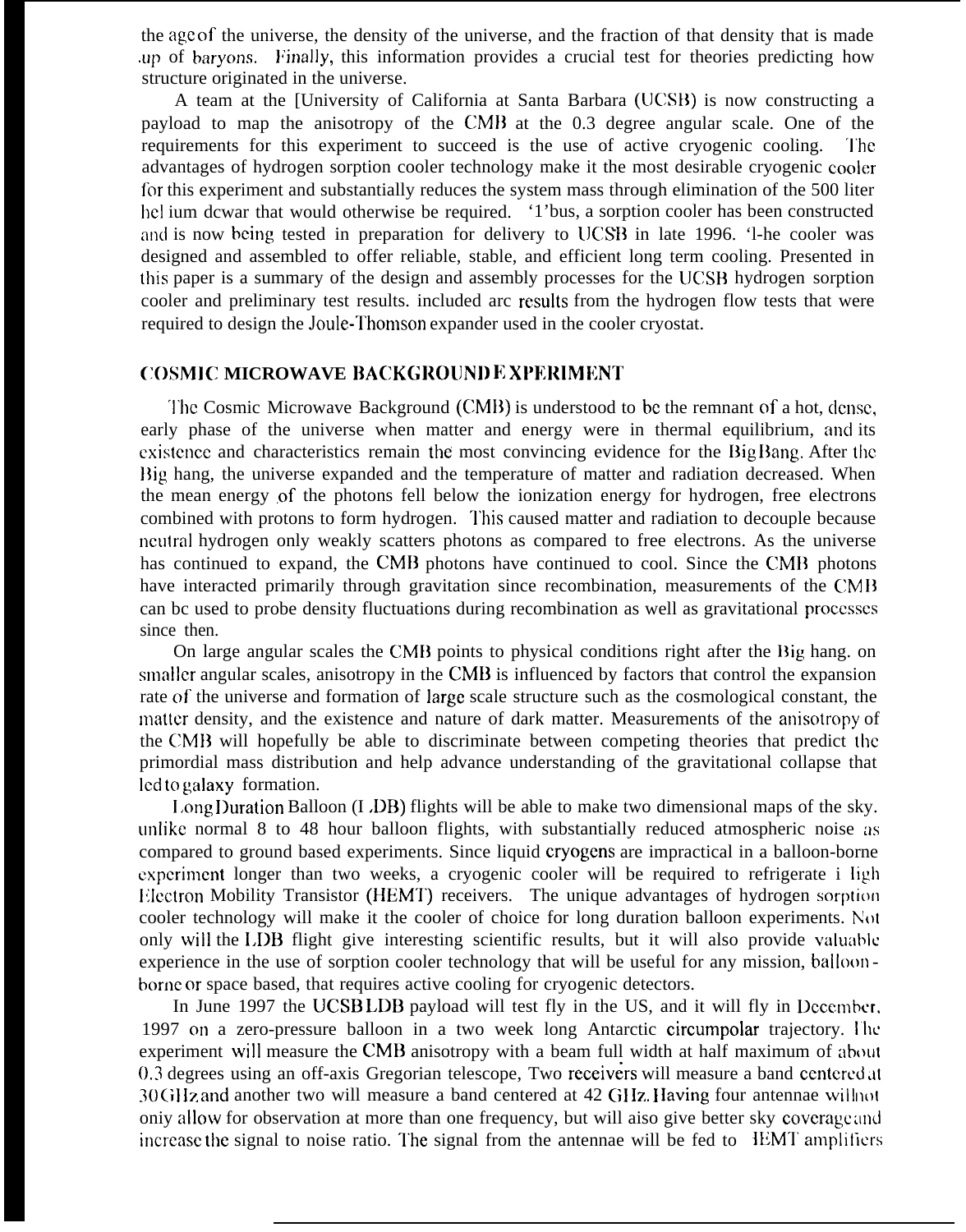which will be cooled to 25 K by a hydrogen sorption cooler to take advantage of their low noise . properties. The sky coverage for the LDB experiment will be  $10<sup>3</sup>$  to  $10<sup>4</sup>$  square degrees.

## **SOR1'TION COOI,ER REQUIREMENTS**

The primary mission requirement for the UCSB LDB cooler to achieve reliable and safe operation for at least two years with little maintenance and while in flight for up to three months at a time with no maintenance. "l'his has to bc achieved after repeated transport and test flights in Ncw Mexico or Texas, and transport to and flight in Antarctica At the conclusion of each flight, the balloon is separated and the science instrument parachutes to the earth from an altitude of approximately **40** km. Substantial repairs between flights are often required due to the generally rough nature of the landing, All of the major components can be isolated by hand valves to permit removal and repair as required.

The UCSB 1, IDB experiment requires 480 mW of refrigeration at 25 K to cool the radiometer. The radiometer focal plane temperature must remain constant to within  $1 mK$  per second to avoid introducing noise into the experiment. This requirement is derived from the measured sensitivity of the lnP 1 IEMT amplifiers which vary linearly with temperature. As the cryostat and compressor may be separated by as much as two meters, the pressure drop through the intermediate lines must be low. In addition, the cryostat must be able to operate in any orientation and the compressor must be able to rotate on two axes. '1'he compressor shou]d bc relatively light and compact due to LDB payload size and weight limitations. .

# 25 **K 1.1)11 COOI,ER OI)ERATION AND l) ESI{;N**

'J'hc 25 K I,DB cooler follows the classic continuous operation sorption cooler concept design. Figure 1 shows a schematic of this cooler integrated with the LDB radiometer. '1 he cooler is comprised of a compressor assembly, made up of four  $\text{LaNi}_{4} \text{sSn}_{0}$ , hydride sorption beds, connected to a J-rl' cryostat assembly. During operation of the cooler, hydrogen at a pressure of 10 MPa is desorbed by a heated sorption bed at 530 K. The hydrogen, at a mass flow rate of 0.0025 g/s, is expanded through a J-T orifice to create a gas/liquid refrigerant mixture. '1'he liquid evaporates as it absorbs heat from the detectors and is then absorbed at pressure of 0.12 MPa in a cool, 300 K, bed. When the cool bed is reheated, the hydrogen is repressurized ihus creating a fully reversible closed-cycle system. During each 800 second quarter cycle, one bed is hot (desorption), one is cool (absorption), one is heating up (pressurization), and one is cooling down (repressurization). The cooler requires a measured 220 W of input power which will be rejected in flight at 275 K in a 3 torr environment and at approximately 300 K in one atmosphere in the laboratory. A cold end temperature of 23.0 K is predicted from the sorbcnt composition, operating temperature, and measured cryostat performance.

The primary reliability concern for any J--l" cooler is contamination. Hence, particular attention was paid to minimizing contamination levels through proper materials selection and fabrication process design. The approach selected was to make the entire system as clean as possible. "l'his was accomplished by starting with clean materials and hardware, building the compressor in a monitored pure argon atmosphere glovebox, filling the beds with ultra-high purity refrigerant, filtering the cold refrigerant during operation, and using a porous plug for the J-']'. '1'he I)cpartment of Energy Ames I,aboratory at Iowa State [University provided the  $LaNi<sub>48</sub>Sn<sub>0.2</sub>$  hydride with a purity level over 10,000 times better than that used for fabrication of any sorption cooler before this. The hydrogen refrigerant is supplied by a 20 ppb total contamination semiconductor grade facility.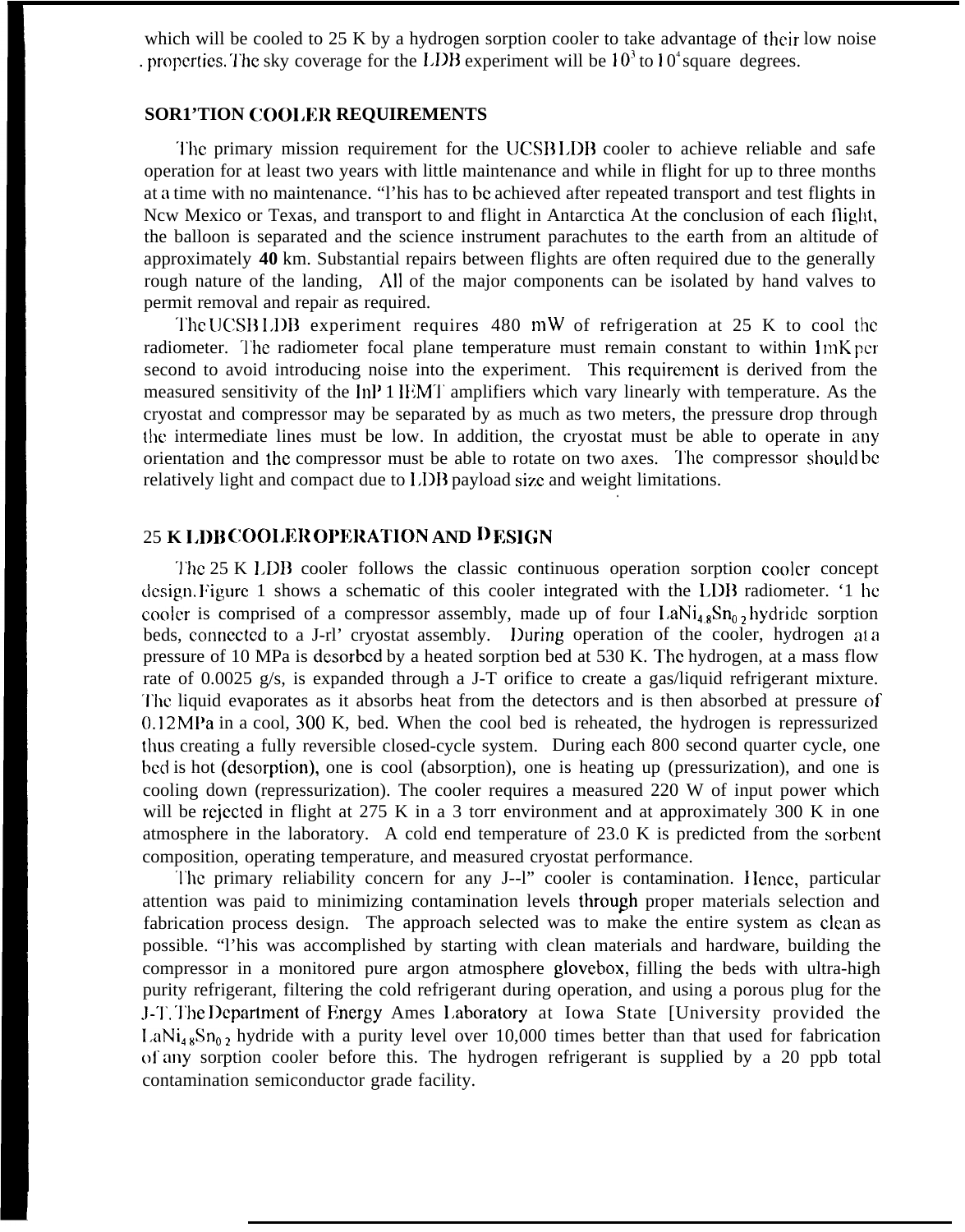

Figure 1. Schematic of the sorption cooler and focal plane assembly.

'1'o achieve high reliability and to provide a better foundation for future flight missions the cooler structure is entirely made of 3 16L VIM/VAR stainless steel. All refrigerant scaling joints arc welded to support the high vibration levels and abusive handling expected during transportation and test flights. The  $25 K$  LDB cooler was built at a level equivalent to flight engineering model hardware. All of the materials selected, fabrication and assembly techniques ant] design and safety margins are consistent with flight hardware requirements,

Cold tip temperature stability is primarily set by the liquid reservoir pressure as the heat load into the focal plane is nearly constant. '1'herefore, to meet the instrument temperature stability requirement, high pressure tanks are incorporated into the compressor assembly. I'hese tanks limit pressure variations at the inlet to the J-T flow restrictor to less than 0.5 MPa over the 800 second resorption. A constant temperature, low pressure sorbent bed, identical in mechanical (icsign to the four active compressor elements, is used to regulate the pressure over the liquid reservoir by acting as the equivalent of a 120 liter plenum. Approximately 2 W of power is required to stabilize the low pressure sorbent bed temperature such that the average low pressure seen during an 800 second absorption phase corresponds to the equilibrium pressure at the middle of the absorption plateau. Acting in concert with an absorbing compressor, the low pressure sorbent bed will maintain the low pressure stability such that the calculated liquid reservoir temperature stability is 0.36 mK/s. As the FPA mass attached to the liquid reservoir is greater than 2.0 kg, the final temperature stability at the HEMT amplifiers will be far better than the 1 mK/s requirement.. Finally, several 200-mesh copper screen cylinders are incorporated into the liquid reservoir to ensure, through wicking, even distribution of liquid hydrogen over the reservoir surface and to prevent pool boiling with its associated temperature fluctuations.

The compressor assembly can be remote] y located from the cryostat without performance penalty because of the low 0.0025 g/s mass flow rate. The compressor has a mass of only 21,5 kg and dimensions of 87.5 cm by 50 cm by 23 cm. The cryostat masses 3 kg and easily fits within a volume 15 cm in diameter and 46 cm long.

## **Sorption Bed Design**

The compressor assembly, pictured in Figure 2, has four active  $\text{LaNi}_{48}\text{Sn}_{02}$  hydride compressor elements, each surrounded by a gas-gap thermal switch. The compressor elements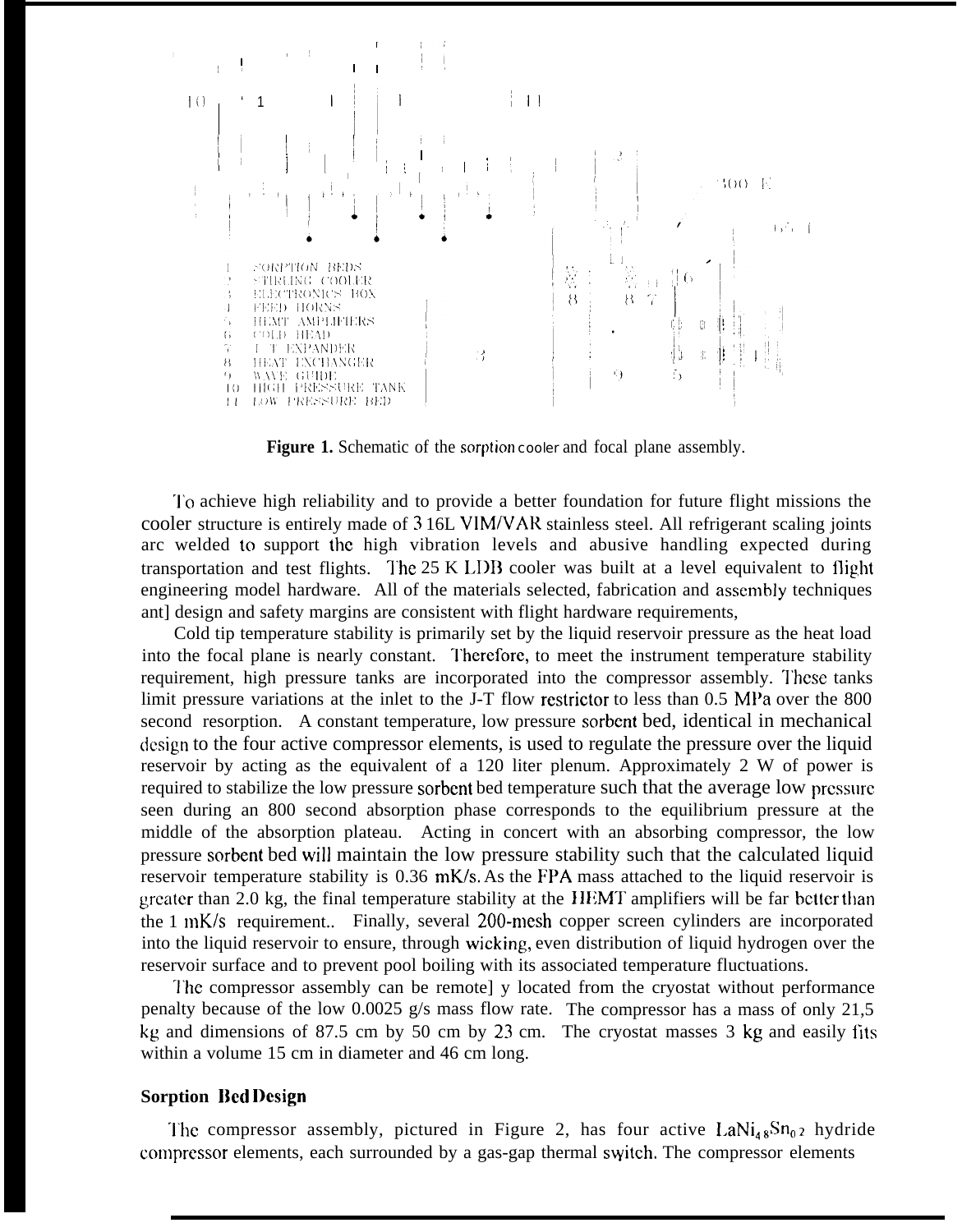

**Figure 2.** The compressor assembly is shown complete just prior to the installation of the cabling.

arc connected to the high and low pressure manifolds through passive check valves, which direct gas flows along appropriate paths. The gas-gap thermal switch in each compressor element assembly is activated when it is pressurized to 14 torr by heating a small (2.5 cm long x 0.6 cm dia) 7,rNi compressor to 450 K via a Kapton tape heater. This requires approximately 2.5 W of input power, The gas-gap switch is turned 'off' by allowing the ZrNi compressor to cool to 300 K which causes it to evacuate the gas-gap volume to 0.0044 torr.

Figure 3 shows a cross sectional view of an individual compressor element. The outer gasgap shell is  $3.81$  cm in diameter. The 1.91 cm o.d. by  $0.165$  cm wall inner compressor contains ~~4 g of I,aNii \*Sn02 **hydride. ]n the center** of the compressor is a hollow 0,635 cm o.d. sintered 3161, inter. "l'he filter allows the hydrogen refrigerant to flow longitudinally through the compressor and then flow a short radial distance into the hydride powder contained between the filter and the 1.91 cm tube, Surrounding the hydride containing compressor element are five band heaters which are not shown in Figure 3. The back end of the compressor clement is loosely supported by three pins, thereby accommodating longitudinal differential thermal expansion between it and the outer gas-gap shell as the temperature cycles during operation. Radiation shielding of each compressor clement is provided by two concentric 0.005 cm thick stainless steel cylinders. These cylinders are separated from each other by a helically wound 0.008 cm diameter NbTi wire which is periodically spot welded to the exterior surface of the inner cylindrical shield. The four gas-gap compressors, each filled with 0.8 g of  $\chi$ rNi hydride, are pictured in Figure 4.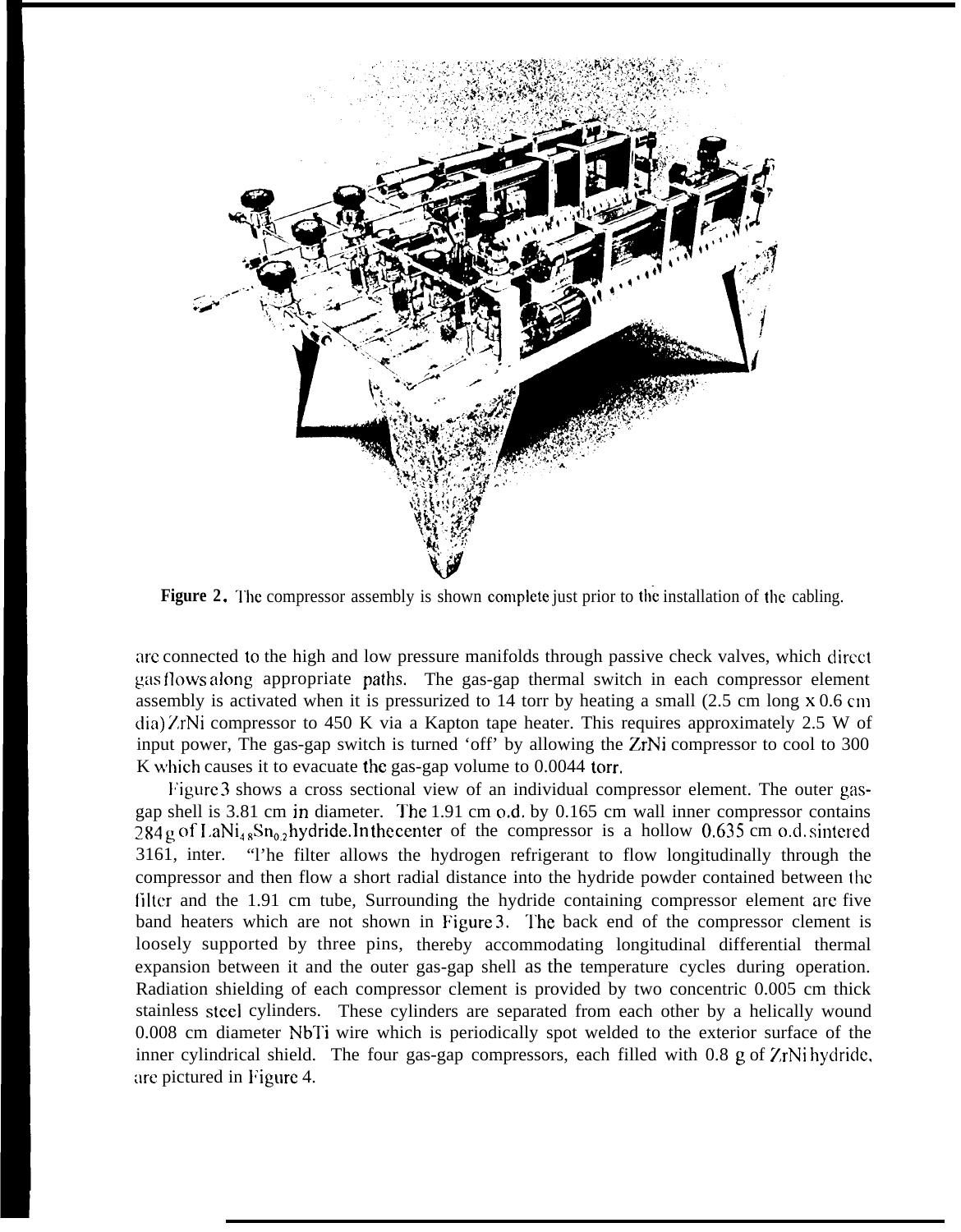

**lacktrianglerigies 3. Cross sectional view of a compressor element assembly with dimensions in centimeters.** 



**Figure** 4. A view of the rear portion of the compressor **Figure** 5. The cryostat tube-in-tube assembly shows the 7.rNi compressors used to activate the gas- counterflow and precooking heat gap thermal switch. exchangers are shown prior to

attachment of the J-'l' and liquid reservoir assembly.

## **Cryostat Design**

'1'he cryostat assembly, as shown in Figure **5,** consists of a coiled 1,0 m long tube-in-tube warm heat exchanger, a 15 cm long precooking heat exchanger, which is connected to a Sunpower Stirling cooler, a coiled 1.6 **<sup>m</sup>**long cold tube-in-tube heat exchanger, a 0.01 micron contamination trap, the J-T assembly and the cryogen liquid reservoir. The tube-in-tube heat exchangers operate at  $>0.98$  effectivity despite their simplicity (just a 0.3175 cm o.d. tube inside a 0.635 cm o.d. tube) due to the low refrigerant mass flow rate. The high pressure gas stream flows in the outer annulus, eliminating the need to weld components at the precooking heat exchanger. 'l"he penalty for this unusual configuration was found to be only a 3 Pa pressure drop pcr meter of heat exchanger in the low pressure gas stream. The temperature of the refrigerant at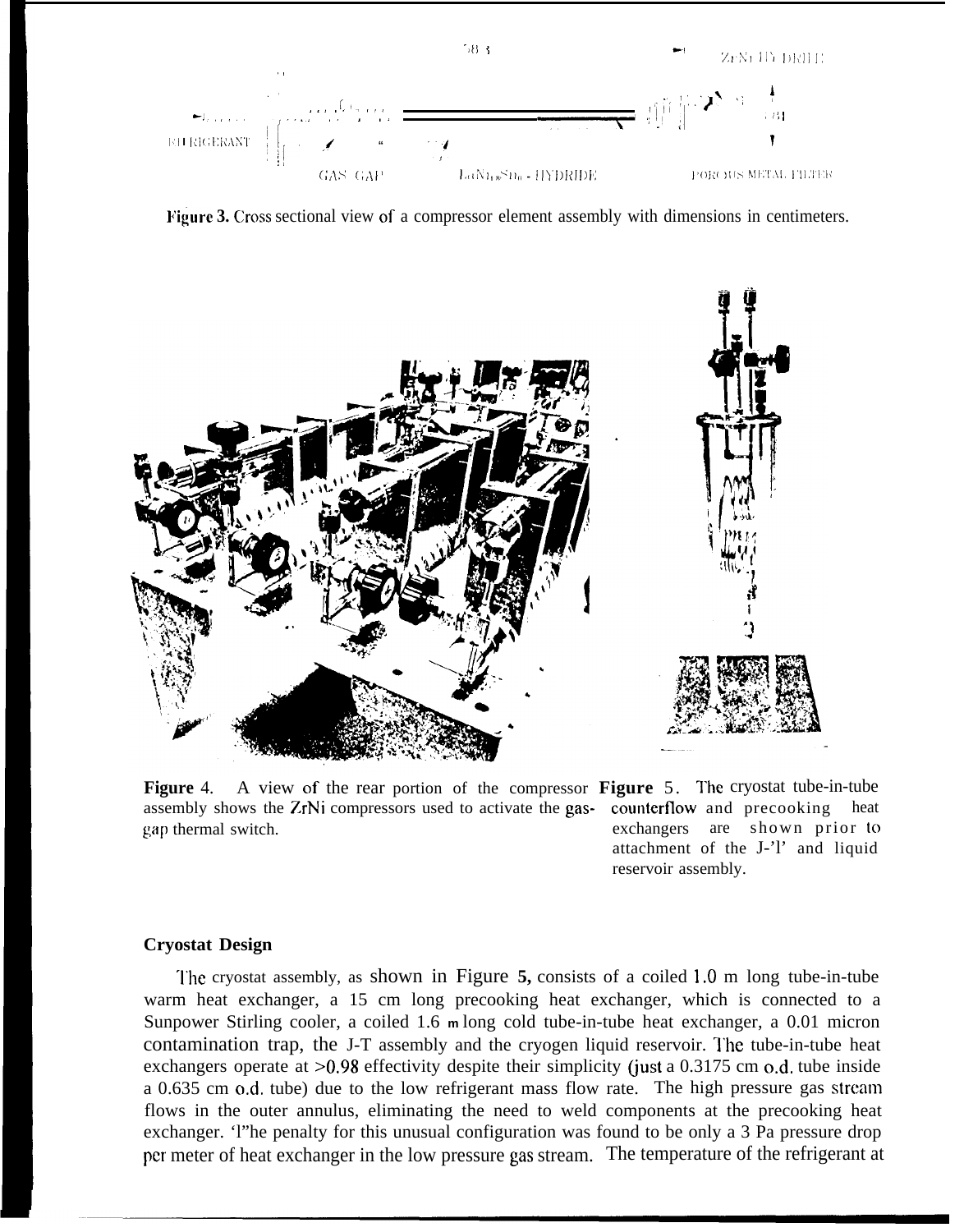the large surface area 0.01 micron filter, located at the inlet of the J-T expansion assembly, will bc approximately 35 K. At that temperature, even one ppm of air constituents, such as oxygen and nitrogen, are frozen solid and can be filtered out of the refrigerant stream before reaching the .I-'1' assembly.

The commercially available porous metal flow restrictors<sup>2</sup>used in the cryostat have a diameter of approximately 0.2 cm for J-T expansion, rather than the <0.002 cm diameter orifices more commonly chosen. Flow testing of a wide range of flow restrictors has been initiated to enable the selection of the appropriate combination of flow restrictors to meet the specific pressure, mass flow rate, and temperature specifications of this cooler, l'hc flow test results will also be extremely useful for the design of future sorption coolers, These porous metal flow restrictors arc clearly the best choice for any sorption cooler designed to refrigerate loads of less than  $100 \text{ mW}$  at cryogenic temperatures.

#### **Control and Data Acquisition Hardware**

.

The electronics system to control the sorption cooler and to collect data was designed to be simple and reliable. The cooler is controlled from a commercial data acquisition and control system manufactured by Eiexor Associates. It includes a 16 bit digital 1/0 card, a 15 channel, 12 bit  $A/I$ ) card, and a CPU. Currently, commands are sent to the CPU via  $RS-232$  using the LabVIEW software package from an, IBM compatible  $PC$ . The rest of the cooler control hardware is contained in an electronics box that was designed and constructed at UCSB. It contains 16 latching relays, 12 temperature sensor channels, and two pressure sensor channels.

1 )uring the operation of the cooler, the 14 sensor values are measured every two seconds. ']'hc temperature is measured at each of the four sorption beds and the low pressure bed using platinum resistance thermometers. 'l'he temperature is also measured using silicon diode sensors at the compressor support/heat sink plate, two points on the refrigerant precooler in the cryostat, the J-']' inlet, two points on the cold end, and the outlet from the cold end. Using pressure transducers, the pressure at the high pressure tanks and low pressure bed is also measured. The relays are used to turn cm and off power to the heaters on the sorption beds as the cooler switches to the next quarter cycle as dictated by a simple timing sequence.

.

#### **1'ROGRAM STATUS AND RESULTS**

The cooler is in final integration and test. The compressor assembly input power, gas-gap parasitic and gas-gap thermal conductivity have been measured. The input power was measured as 216 W. The parasitic are approximately 25 W. The gas-gap thermal performance matched the required compressor element cool down time of 800 second with 13 torr of hydrogen in the gas gap. The LaNi<sub>48</sub>Sn<sub>0</sub>, hydride absorption plateaus were within 1 K of those predicted by the isotherms. One check valve was found to leak during these tests and will be replaced short ly. P'inal bake out of the assembly is currently underway with cryostat integration scheduled for the cnd of Summer 1996.

The cryostat heat exchanger performance has been measured to be ideal within the error of the instrumentation, The cold tip temperature stability was measured as being within  $0.002 \text{ mK}$ over many minutes under applied heat, indicating that the liquid reservoir performs very well. The conductance of the liquid reservoir from the focal plane interface to the liquid reservoir was found to be  $0.379$  W/K. Figure 6 shows the cold tip temperature as a function of applied load. The selection of the correct combination of porous plug flow restrictors has necessitated conducting a floiv measurement experiment as the refrigerant flow rate at high pressure ratio ( I{) Ml's to  $0.12$  MPa), coupled with real gas and phase change effects, is not easily predicted with any accuracy. These tests are still underway as the flow restriction was somewhat lower than was expected,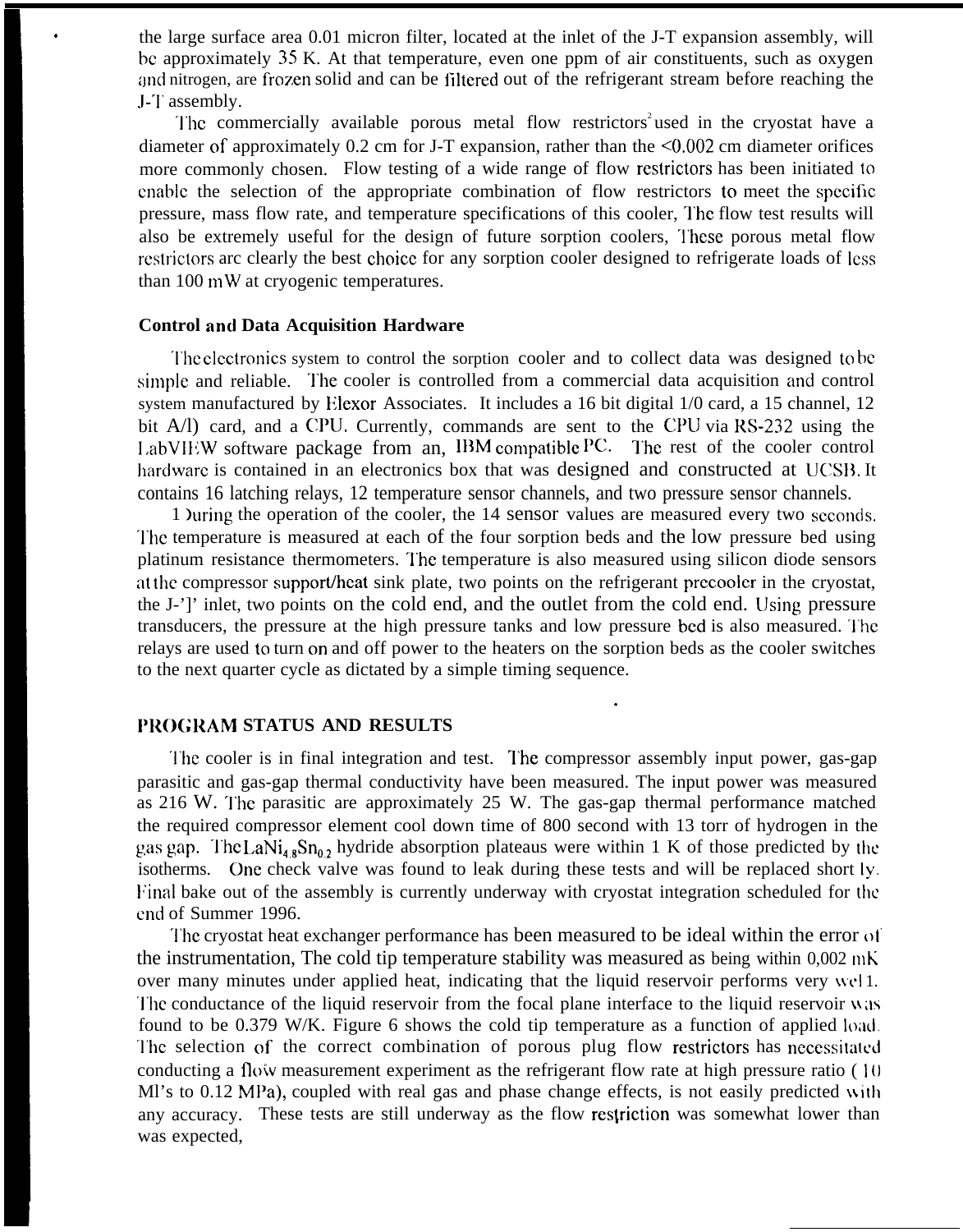The flow tests conducted, used hydrogen over a very wide, range of pressures, flow rates, and temperatures. A flow test cryostat was constructed that was identical to the flight cryostat except for the addition of VCR terminations at the cold heat exchanger high pressure outlet and low pressure inlet, This permited interchange of different J-'J' assemblies. Porous plugs rated at nitrogen gas flows over 30 psid between 250 seem and 1 seem were pressed into holders, with VCR fittings attached to both ends, to permit them to be combined as needed. For the 1 and 10 sccim plugs, samples were prepared that were pressed into holders and either welded or not Wc]ded.

I Jigh pressure hydrogen gas was supplied from commercial gas cylinders; some of which had been stored outdoors for four years without cover. No filtering of the hydrogen was done beyond the 0.01 micron filter at the J-'J' inlet. In none of the tests, some lasting 3 days, did the J-T show any signs of plugging. These tests were used to determine mass flow as a function of temperature (including the effects of real gas properties and liquefaction) and pressure difference/ratio (e.g. sonic exit effects).

While the flow tests are not yet complete, several interesting observations can be made from the preliminary results. A substantial increase in mass fJow rate, for a given pressure drop, upon initiation of hydrogen liquefaction is seen in the data presented in Figure 7. Figure 8 shows that the mass flow rate across a porous metal orifice is a linearly dependent on pressure drop for room tcmpcraturc hydrogen in the ranges measured. No low pressure ratio measurements have been made to date. Therefore it is not yet possible to determine, through comparison with the high pressure ratio data presented in this paper, whether there is an additional sonic exit effect on the flow rate.



**Figure 6.** Cold tip temperature at the focal plane as a function of heat input.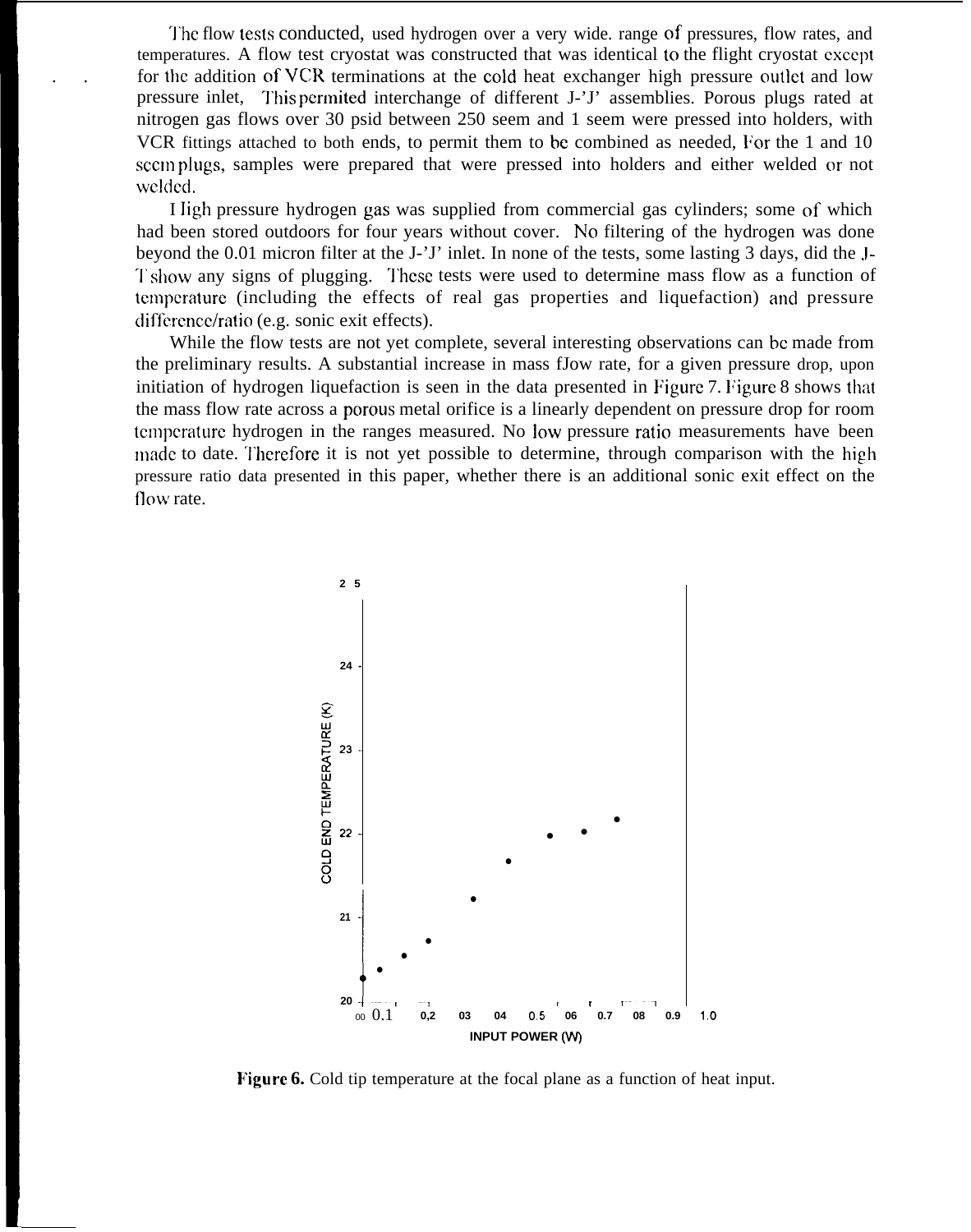

**Figure** 7. Cryogenic flow test results, with liquefaction, for 1 SCCM flow restrictors.

**Figure 8. Room** temperature flow test results for a series of different porous plug flow rcstrictors.

#### **SUMMARY**

A continuous operation **25** K single-stage cryocooler is currently in final integration and test at Jf)l, in support of the first long-duration balloon experiment to measure anisotropy in the Cosmic Microwave Background radiation (CMB). Integration of this cooler with the flight radiometer is scheduled for late 1996. The UCSB LDB experiment is scheduled to fly in December of 1997 in Antarctica.

This is the first hydride sorption cooler to be used to help gather science data other than on the performance of the hydride cooler. It is therefore also the first to be designed to support science instrument requirements, The demonstration that a hydride sorption technologycanbe fabricated in a lightweight, integratable package, and operate reliably despite a challenging  $\leq$ cnvi ronment will substantial y advance the state-of-the art. "['he materials selected, and the operational and assembly procedures used, are compliant with flight quality standards. '1'hc proof of sensor compatibility, as demonstrated by the quality of the science data gathered, anti verification of cooler reliability will provide substantial heritage as sorption coolers are developed for future astrophysics missions.

## **ACKNOWI.EDGMENTS**

'1'he work reported was done at JPI. and UCSB. I'his effort was supported by the J] 'I. Director's Discretionary Fund, NASA grant NAGW- 1062, the LICA NASA NRA grant, and JPL Primordial Structure Investigation (PSI) Bid and Proposal funding. The authors wish to express (heir appreciation to UCSB Physics machine shop for manufacturing excellent hardware quickly and efficiently. The authors would also like to thank Mike Schmelzel, Steve Elliot, Bill Boulter, Tim Conners, Matt Schalit, Irma, and Bob Losey for their hard work in helping to assemble the